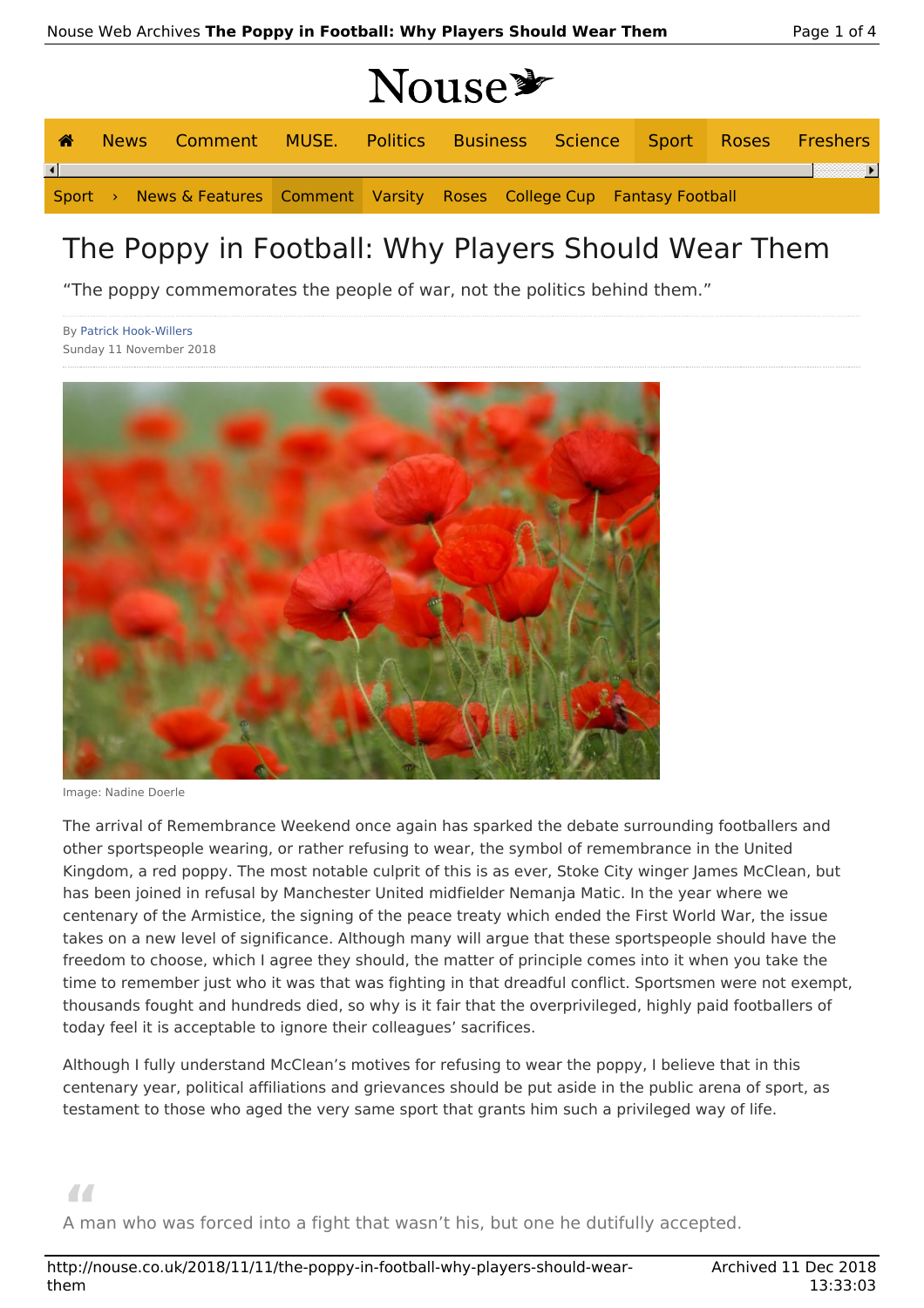#### Nouse Web Archives **The Poppy in Football: Why Players Should Wear Them** Page 2 of 4

**"**

The first man I feel it is essential to highlight is Walter Tull, a professional footballer for Tottenham Hotspur and Northampton Town prior to the outbreak of the First World War. Walter's life and career were blighted by racist abuse, particularly during his spell at Tottenham. Upon the outbreak of war, Tull signed up to fight and was posted to both the 17th and 23rd Battalions Middlesex Regiments, where he became the very first black officer in command of white troops in the British Army. He fought for almost the entire duration of the war, until he was killed in Pas-de-Calais just eight short months before the Armistice in March of 1918. A man who had success on the football pitch, forced into a fight that wasn't his, but one he dutifully accepted and sacrificed himself for. Walter Tull is a man that deserves remembrance, so why should his memory be ignored by peers and successors because of the horrific orders of a few in Derry in 1972?



Walter Tull in uniform and Tottenham Hotspur kit. Image: Mina Kelly

Alexander 'Sandy' Turnbull played 110 games for Manchester City before crossing the city to Manchester United, for whom he played 220 games, scoring 90 goals. His time at United saw him drive the club to become the first division champions in 1908, and then FA Cup champions a year later, Manchester United's first ever FA Cup triumph, scoring in the final of that year's competition. He is quietly regarded as one of Manchester United's most important sons, but why isn't he more highly regarded among the wider fanbase? The simple answer being that his career was cut short because of war. Like Walter Tull and so many others, he paid the ultimate sacrifice in the First World War. He fought alongside Tull in the 23rd Battalion Middlesex Regiment, being killed in Arras, France in 1917. A promising and already esteemed career halted by a fight that was ultimately greater than himself. Without men like Sandy sacrificing themselves for those who could not fight, freedom may have been long since lost.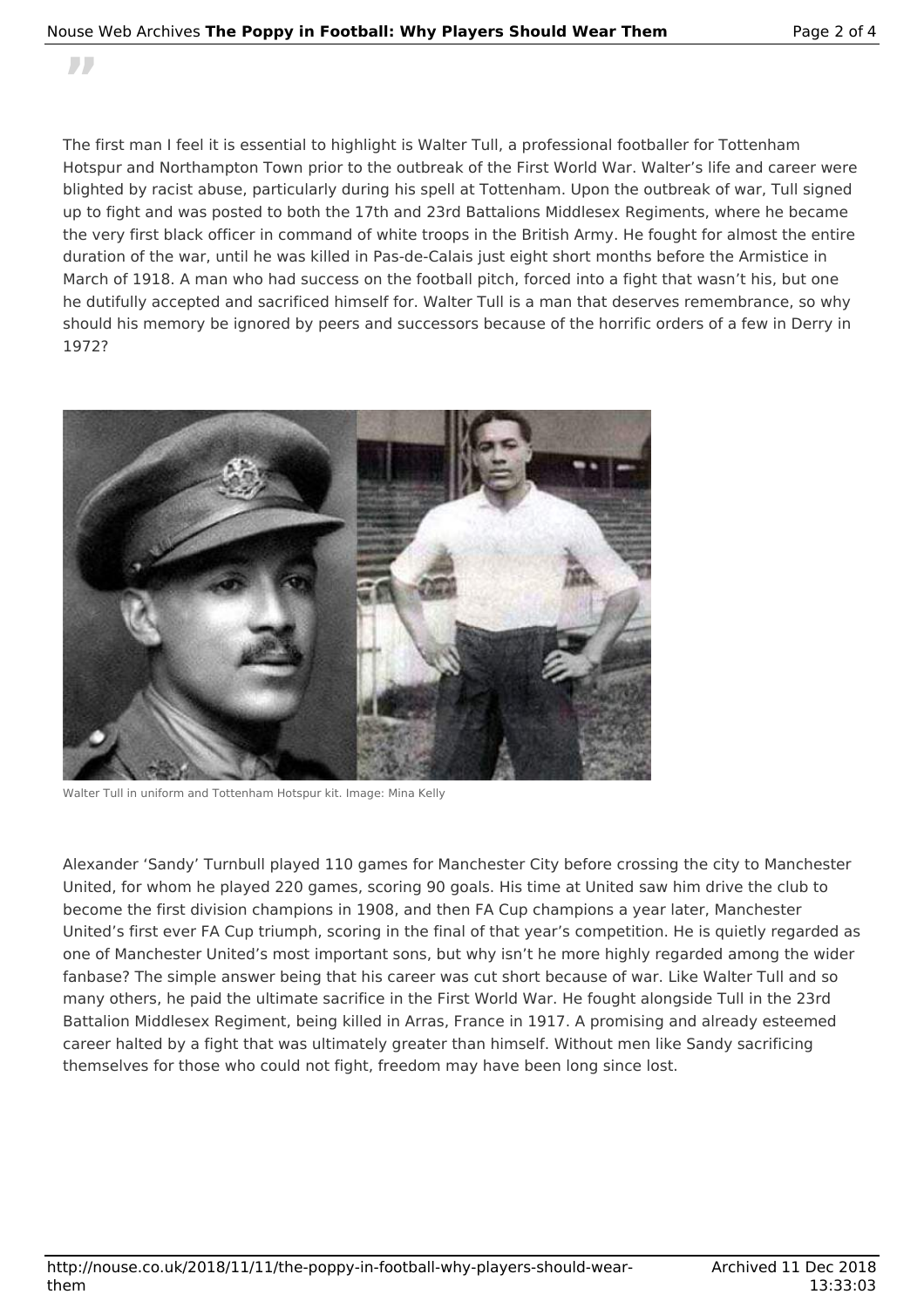

Alexander 'Sandy' Turnbull in Manchester United gear. Image: Colorsport

The point of the poppy is to remember ordinary people that made the ultimate sacrifice for the benefit of those who couldn't. In an era where people are extremely aware of standing up for what's right and defending the marginalised, one would think a symbol like the poppy would be welcomed.

In the case of McClean and other high level sportspeople in this centenary year, I believe an element of respect for sporting predecessors like Tull and Turnbull should be observed. If they are happy to reap the massive benefits of playing in Britain, then I feel it's only fair that they show the same level of respect afforded to them by those that fought for their right to enjoy the lives they do today, if only for this one extraordinary year in history. Sport is an escape – many of the players have escaped poverty, the fans escape reality, while the soldiers of the First World War escaped their horrific surroundings through it. The Christmas Truce of 1914 saw troops of both sides on The Western Front play a game of football, which the Germans won 2-1, in a fleeting moment of humanity which was again swiftly snuffed out by orders from higher authorities.

The poppy commemorates the people of wars, not the politics behind them. The poppy commemorates the sacrifices made by ordinary men and women, not the governments that sent them there. Players like McClean should put politics aside and respect those that gave everything so that the freedom to play could exist today.



| Most Read                                           | <b>Discussed</b>                                              |  |  |  |  |  |  |
|-----------------------------------------------------|---------------------------------------------------------------|--|--|--|--|--|--|
| 1. Men's Football 3s fight back to win on Derby Day |                                                               |  |  |  |  |  |  |
| 2. Premier League Round-Up: Gameweek 15             |                                                               |  |  |  |  |  |  |
| 3. Zidane the greatest of all time                  |                                                               |  |  |  |  |  |  |
|                                                     | 4. Mind over Matter: An insight into the psychology of boxing |  |  |  |  |  |  |
|                                                     | 5. Women's sport to open and close Roses 2019                 |  |  |  |  |  |  |
|                                                     | 6. Is lad culture really a bad thing?                         |  |  |  |  |  |  |